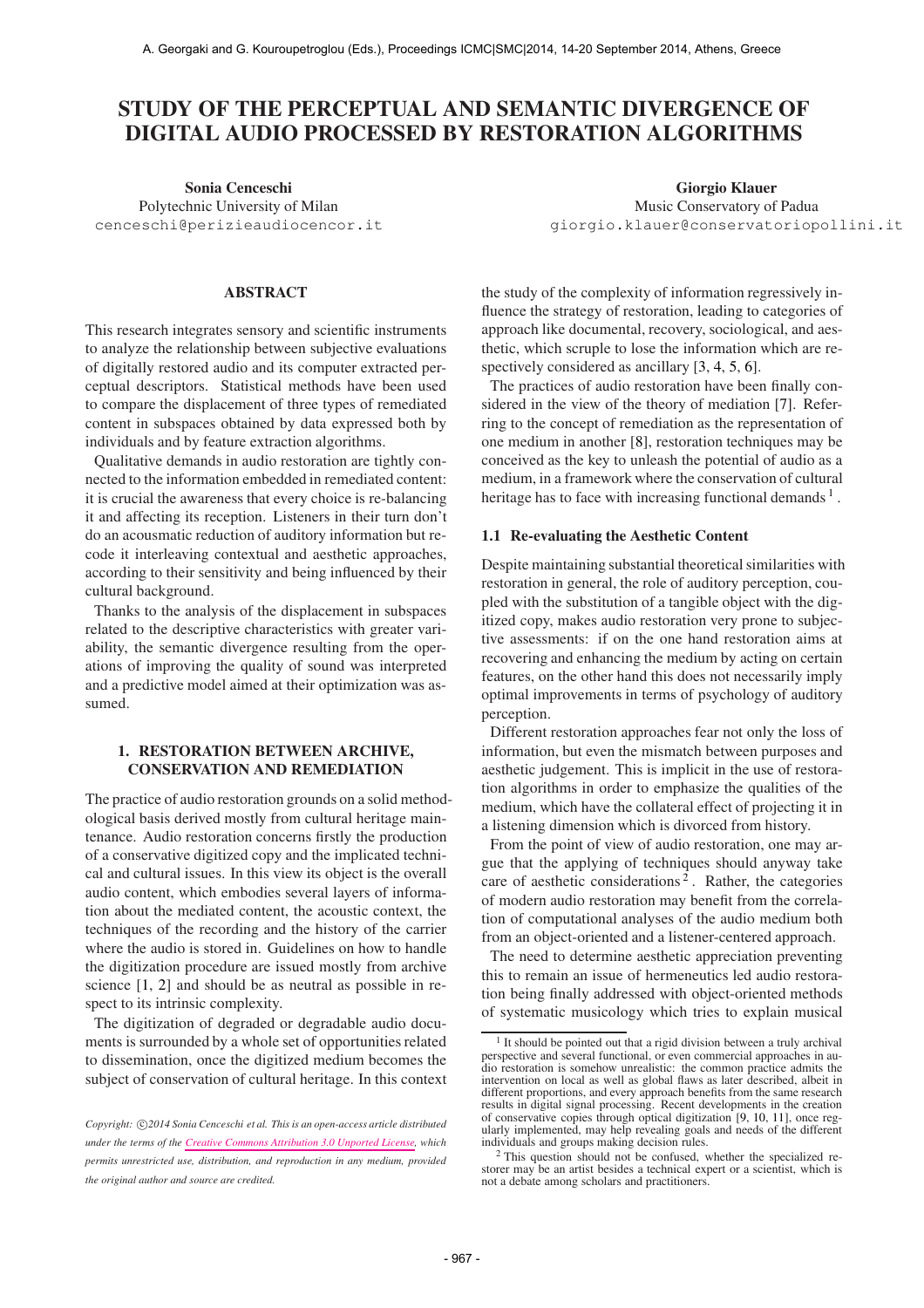information and its processing by humans, formalizing computational paradigms.

Research in music information retrieval oriented to the analysis of digitally processed audio is very robust. It largely relies on theories and techniques of numerical and statistical analysis and is easily expandable to different genres, virtually covering any audio document.

When related to remediated content, music information retrieval is mainly aimed at cataloguing, or indexing the emotional potential of music. Literature addressing the correlation of the specific processing of restoration with subjective assessments is conversely sparse. If the validation of the techniques of noise reduction lies on a solid experimental basis, the study of the resulting perceptual qualities remains limited to liking [12].

This may be due to the segregation of competencies between scientists and the actors of audio restoration, though notable exceptions are known. Moreover, a predictive model as regards the subjective evaluation of audio restoration is not yet felt as urgent. Furthermore, there is no shared view about what subjective assessments should be categorized.

Believing that audio restoration may benefit from research in qualitative issues, even retrospectively, an exploratory study is proposed.

The ultimate purposes of the study, which would deserve more in-depth case studies on singular issues, are firstly to detect the possible correlation between global operations in digital audio restoration and relevant global effects in auditory perception; secondly, to understand which set of qualitative subjective assessments about the audible content and which set of low-level perceptual features for the computational description may be pertinent; third, if the implementation of multivariate statistics may be the lattice for linking subjective and objective domain in order to single out factors characterizing possible audio restoration strategies from a qualitative point of view.

# 2. SOME TECHNIQUES IN DIGITAL AUDIO RESTORATION

Particular attention in audio restoration is devoted to the historical context and the technological acquisition and production processes. It is central to discern fingerprints of the original acoustic environment from those due to technical choices and mechanical alterations occurred over time. The purpose is to act on intentional factors firstly, such as ancient and non-neutral noise reduction techniques, and on unintentional factors secondly, caused by technical deficiencies or objective lack of capabilities by humans. An additional level is carrier-dependent and related to its physical degradation: considering that the A/D conversion is the main factor paying in the degradation of the content, the conservative approach tends to operate on the so-called 'original' materials.

### 2.1 Local Flaws

Sound defects are divided into two categories, temporally localized and affecting the document in its entirety [13, 14]. Localized flaws are impulsive noises (clicks) extended

over the entire audible spectrum caused by mechanical agents such as dust, scratches, cuts, or electronic like digital syncloss. Increasing in importance these flaws are renamed scratches, crackle or pop. Models for their removal are the additive ones, suitable for defects of minimal duration and consisting of the local removal of samples and adjacent interpolation; the replacement methods, which span some samples more and implement a reconstructive process. The correction of local flaws is performed before acting on global flaws.

### 2.2 Global Flaws

Global flaws are divided into background noise, pitch variations and non-linear distortions. The first category is a constant problem being related to any device and has various and complex etiology: the acoustic environment of acquisition, physical degradation, noise of electric motors, and device electrical circuitry. The result is often a stationary noise spread over the entire audible spectrum, so particular subtractive techniques must be applied, considering the phenomenon of masking so as to minimize the spectral area of intervention.

Pitch variations can occur in a long-term form (wow) or a short-term one (flutter). Wow is caused e.g. by nonperfectly concentric grooves engraved into the disk, and relative speed changes due to eccentricity. In this case dynamic resampling is applied, after modelization of the mechanical process generating the error. Non-linear distortions of the signal are caused by more factors and are particularly difficult to correct. Examples are saturation (clipping), harmonic distortion, aliasing, and quantization error. The only way to mitigate these effects is reverse engineering.

#### 3. DOCUMENTS

The mediated contents chosen in this study belong to different categories: mixed vocal, instrumental and electronic music. Criteria were the belonging to a specific set of rare editions of the early twentieth century; a medium degree of physical degradation; a moderate presence of ancillary information; the heterogeneity of emotive potential; the heterogeneity of sound capturing method bound to the musical performance.

For the experimentation one excerpt lasting about one minute was taken from three single-channel digitized media:

- *guit 01* Solo instrumental music. Medium: digitization of "Goodbye Juna" played by guitarist Cosimo di Ceglie, Columbia (CQ1530)
- *tale 01* Musical tale italian spoken voice alternating with instrumental ensemble. Medium: digitization of "La rana ambiziosa" (The Ambitious Frog), Durium - The voice of the empire (Milan 1936-37, AC 583 P007)
- *elec 01* Analog electroacoustic music. Medium: digitization of a magnetic tape containing the mix of a 40-minute improvisation by the group ArkeSinth (G. De Poli,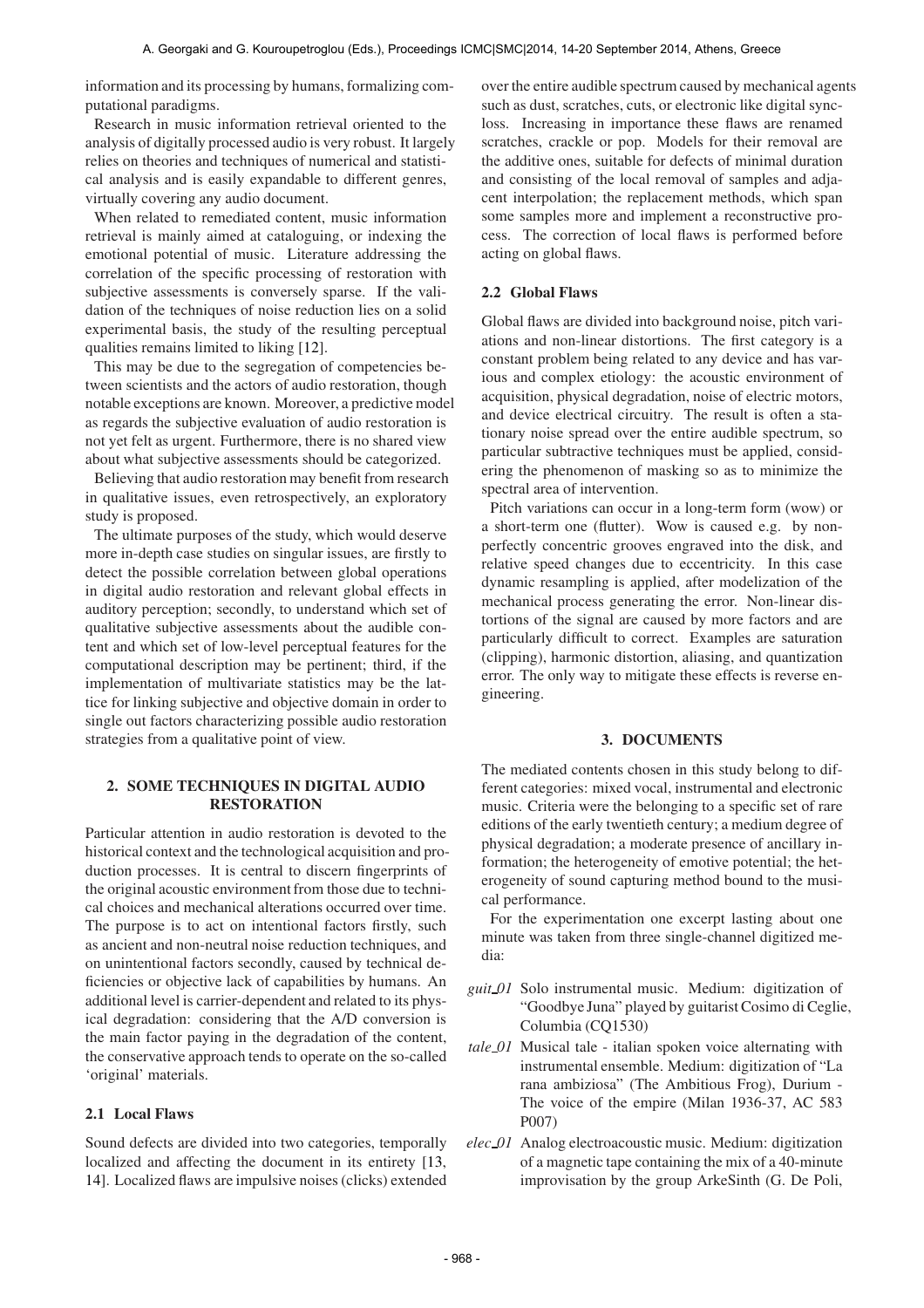M. Sambin, A. Vidolin), unpublished, DEI/CSC, University of Padua, 1972

The choice of media *elec 01* here described has therefore additional counter-proof purposes<sup>3</sup>.

Two different restoration interventions were done using a well-known professional software implementing highquality algorithms according to audio restoration best practice<sup>4</sup>. The first step for restoration starting from media *tale 01* and *guit 01* was:

- *02/03* impulsive noise removal (declipper, threshold -2.8  $dB)$ <sup>5</sup>
- *02/03* analog recordings periodic impulsive noise removal (multiband declicker) <sup>6</sup>

Following algorithms were performed:

- *02* background noise removal resulting in -4 dB noise level (1.5 sec learning time, 100 ms window, 6 iterations) <sup>7</sup>
- *03* background noise removal resulting in -6.5 dB noise level (manual selection of 2 sec background noise, 50 ms window, 10 iterations) <sup>8</sup>

Media *02* and *03* resulted with an increase of the tonal signal of +2 dB. For medium *tale 03* an additional tonal gain was performed<sup>9</sup>.

The final step was the equalization performed by listening, looking for a clearer sound. In media *02* this step was barely audible, whereas in media *03* this resulted in an increase of brilliance.

Background noise removal in media *elec 02* and *elec 03* was instead very light due to the quality of the recording (manual selection of background noise, 3 iterations in *elec 02* and 1 in *elec 03*). In the equalization of media *elec* the low frequency range was slightly boosted (+2 dB); in medium *elec 03* the mid range was boosted too.

No final normalization and further processing were performed.

Media *02* should represent a moderate restoration with a slight enhancement of intrinsic audio qualities, whereas media *03* represent a less accurate restoration for an average level of attention. The procedure highlighted very well the different features of the media and made versions *01*, *02* and *03* easily distinguishable.

One more version *04* was done averaging the parameters used in *02* and *03* and finalizing with a minimal equalization boosting the mid-frequency range. Media *04* had the only purpose of the listeners getting accustomed at the beginning of the auditory test, as later described.

# 4. PROCEDURE

The characterization of the media subjected to audio restoration algorithms was investigated by confronting the maps obtained through multivariate statistical procedures applied to two sets of data got from direct subjective assessments and from computer extracted perceptual descriptors, respectively.

The subjective assessments expressed by a population of listeners have been predefined as concepts related to auditory sensations arising from the audio features themselves and from possible implicit ancillary information.

The audio was analyzed by extracting spectral-based low level perceptual features according to music information retrieval best practice.

A classical metric multidimensional scaling was performed on the similarity matrices derived from both fields of data. This allowed to interpret the displacements of the media as effects of restoration both in respect to subjective judgement and their audible content as an object.

This exploratory study concerned three types of mediated content and three levels of restoration - thus 9 objects considering this as an appropriate set compared to the size of the interviewed population, the size of the descriptors and the use of classic metric MDS.

# 4.1 Subjective Assessments

#### *4.1.1 Population*

Where the semantics of the mediated audio content plays a fair degree of importance, the reliability of the verbal behaviour in the interviewed population becomes indispensable for the purpose of qualitative assessment accuracy [15]. For this reason, rather than a faithful representation of the universe of listeners, the population descended by non-probabilistic choices based on explicit criteria of the researchers.

The population was defined as a set of experienced musicians in the field of electroacoustic music and sound engineering. The population was equally divided between undergraduate students, graduate students and professionals/academics and consisted of 41 subjects with an age between 30 and 40 years  $10$ .

#### *4.1.2 Questionnaire*

The questionnaire concerned ten complex concepts related to: terms and metaphors used in sound engineering; metaphors of groupings of perceptual features; terms emerging as issues in audio restoration.

<sup>&</sup>lt;sup>3</sup> No DSP was applied during or after digitization. Media were digitized using dedicated equipment consisting of a restored CESA gramophone (1934), a Nordmende preamplifier and a Tascam 24 bit converter<br>at a 24 kHz sampling rate. Medium *elec* 01 was already digitized by<br>the "Sound and Music Computing Lab" at the University of Padua with professional equipment.

 $^{4}$  The audio restoration processing was done using the software iZotope RX 3. Algorithms are described at software iZotope RX 3. Algorithms are described at <http://help.izotope.com/docs/izotope-rx3-help.pdf>

This algorithm repairs both digital and analog clipping artifacts resulting when A/D converters are pushed too hard or magnetic tape is over-saturated.

<sup>6</sup> Multiband declicker is an impulsive noise removal RX command. It is suited to remove noises due to imperfections in the rotating support.

<sup>7</sup> The learning time option in RX denoiser is an adaptative model which allows the denoise module to adjust its noise profile based on changes in the incoming audio windowing. This option works better when the noise is constantly evolving. The algorithm was applied to the full spectrum.

<sup>8</sup> Noise was reselected at each iteration.

<sup>&</sup>lt;sup>9</sup> The de-construct RX command is specifically designed for the tonal and noise audio adjustments. RX recognizes the harmonic part of a portion of audio with a predetermined sensitivity, and allows the user to act on the gain of this or of the remaining noisy part.

 $10$  The subjects spoke italian language as their mother tongue.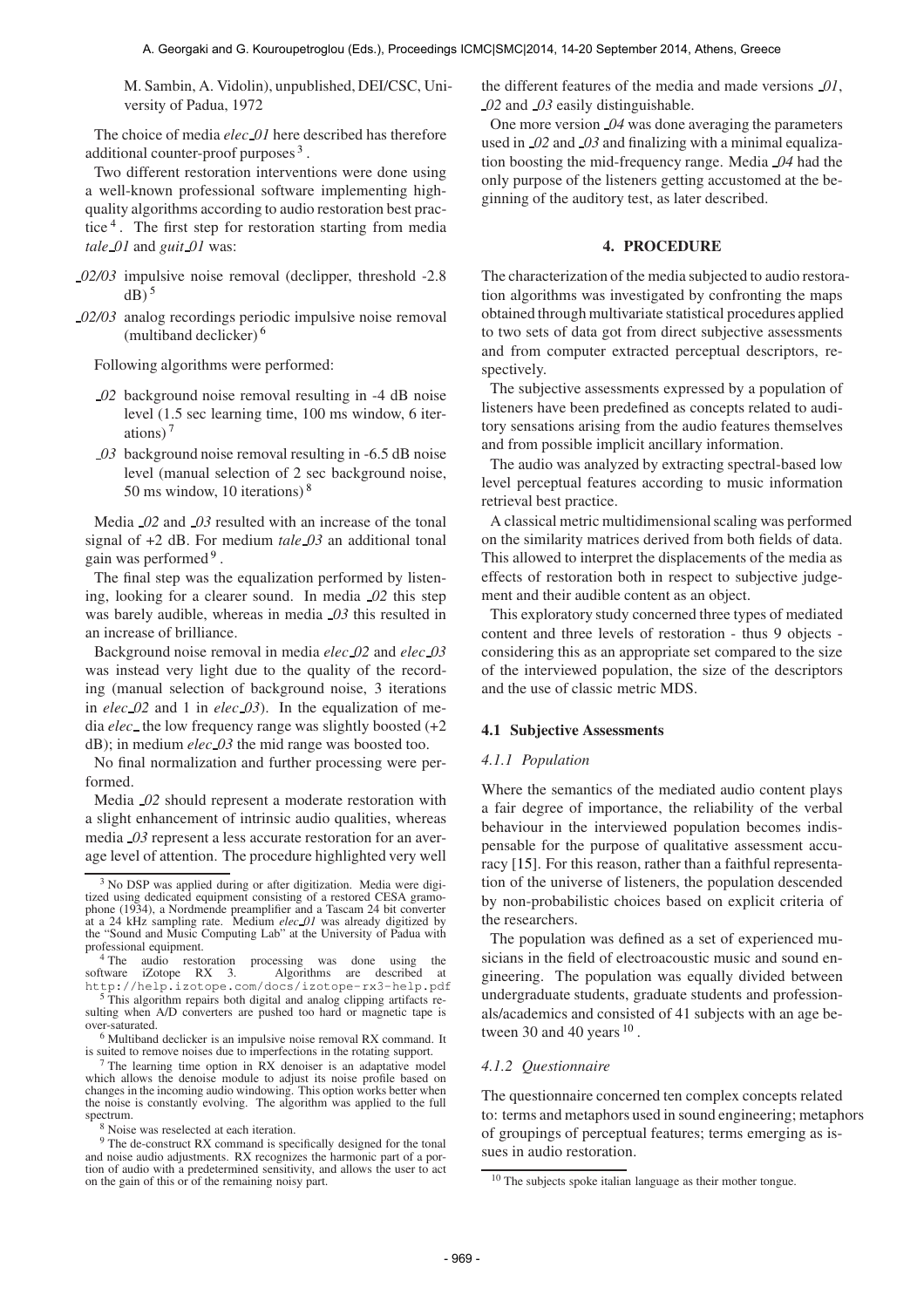These concepts were chosen as independent from each other as possible.

Though assessments change according to the set of operations performed in restoring, since the purpose was enhancing the quality of the mediated content some of them became in fact interdependent.

The subjects gave a numerical rating (0-10), being provided with a verbal description of the range as follows.

- Depth: sonic perspective, from flat (0) to immersive (10)
- Brightness: from dark (0) to overexposed (10)
- Softness: from gross/rigid (0) to harmonious and smooth (10)
- Historical context, from divorced from history (0) to totally coincident with the historical context (10)
- Figures and lead lines: from totally texture-integrated (0) to totally background-detached (10)
- Assumed performance environment: from very small  $(0)$  to very large  $(10)$
- Sharpness of detail: from confused (0) to excessively rich in detail (10)
- Bandwidth: from closed and narrow (0) to open and wide (10)
- Background cleanliness: from dirt and unintelligible (0) to focused with no background at all (10)
- Liking: from no liking (0) to complete liking (10)

### *4.1.3 Data Collection*

Each media *01*, *02* and *03* was presented 10 times during a test lasting 90-120 minutes, allowing the subjects to do one different assessment at a time. During the test the media were presented in random order preventing consecutive runs of the same audio. Also the assessments were prescribed in random order.

The test was introduced by the media *04*, for which no assessment was required. Pauses during the test were allowed. For the high reliability of the subjects, ear fatigue was considered as a uniform error.

The test was done onto an open source CMS accessible through http. The subjects listened to the media through their private studio equipment, with the recommendation of using professional closed monitoring headphones.

Media were encoded in mp3 format (384 kbps, LAME). Due to bandwidth limitations, compression was chosen after verifying the minimal difference between perceptual descriptors extracted from uncompressed and compressed audio and observing quite no difference in MDS displacements. Mp3 encoding was therefore considered a negligible factor as the specific listener's equipment.

The collected data were then arranged and averaged, getting ten mean scores for each medium.

### 4.2 Perceptual Features

For the computerized analysis of audio content the following FFT-based perceptual features were extracted. The set comprises generic descriptors used in music information retrieval with a stress on restoration-related features  $^{11}$ .

This had also the purpose of verifying the descriptors against the three types of mediated content in the specific context of restoration, in the view of a research on this particular issue.

- Mel-frequency cepstral coefficients (13 values)
- Chromagram (mean of 12 values)
- Pitch  $(Hz)$  [16]
- Confidence in pitch estimation  $(0-1)$
- Roughness [17]
- Brightness (50. spectral percentile, Hz)
- Loudness (sone) [18]
- Spectral flatness<sup>12</sup>
- Spectral ripple (three values: total bandwidth, 0-2kHz,  $2-10kHz$ )<sup>13</sup>
- Spectral variance <sup>14</sup>
- Spectral curve <sup>15</sup>
- Spectral roll-off (80. and 95. spectral percentile, Hz)
- Attack proximity <sup>16</sup>

The data were globally normalized according to the quantity expressed by each listed descriptor, and averaged in time (arithmetic mean) to obtain a set of 27 values for each medium.

The purpose of comparing computer-extracted perceptual features with the mean subjective assessments led to averaging them in time, because of their highly homogeneous behaviour. Considering that the subjects expressed an overall assessment for each medium, the averaging of the features' course was regarded as an approximation of the coding done by mind by the listeners.

# 4.3 MDS Comparison

Though multivariate statistical procedures are widely implemented in the field of music informatics and notably in music information retrieval, using multidimensional scaling as a primary tool for creating maps in the specific context of audio restoration is not so widespread.

MDS is known as a method of representing subjective assessments in respect to synthesized and processed musical sounds since a long time [20] and is now widely used in music information retrieval to correlate perceptual features and qualitative phenomena, notably emotional content [21].

Choosing an appropriate model for the purpose of this study, the mutual interdependence of perceptual features and qualitative assessments was considered as a good premise to visualize the structure of the relationships between objective and subjective world, implementing among the several existing MDS algorithms the simple classic metric [22].

 $11$  The algorithms used are developed by the community supporting the open-source scsynth software. The literature which the algorithms are

based on is cited in the SuperCollider class documentation (MFCC, Chromagram, Tartini, SensoryDissonance, Brightness, SpecCentroid, Loudness, SpecFlatness, FFTCrest, FFTSpread, FFTSlope, SpecPcile, On-sets). The algorithms were performed with standard settings and window size of 2048 samples.

<sup>&</sup>lt;sup>12</sup> Ratio between power spectrum geometric mean and its arithmetic mean.

<sup>&</sup>lt;sup>13</sup> Ratio between the peak of the power spectrum and a list of squared magnitudes in the spectral band.

Power-weighted deviation with respect to the centroid.

<sup>&</sup>lt;sup>15</sup> Slope of the linear correlation line derived from the spectral magnitudes.

<sup>16</sup> Low-pass filtered onset detection. Onset detection algorithm in [19].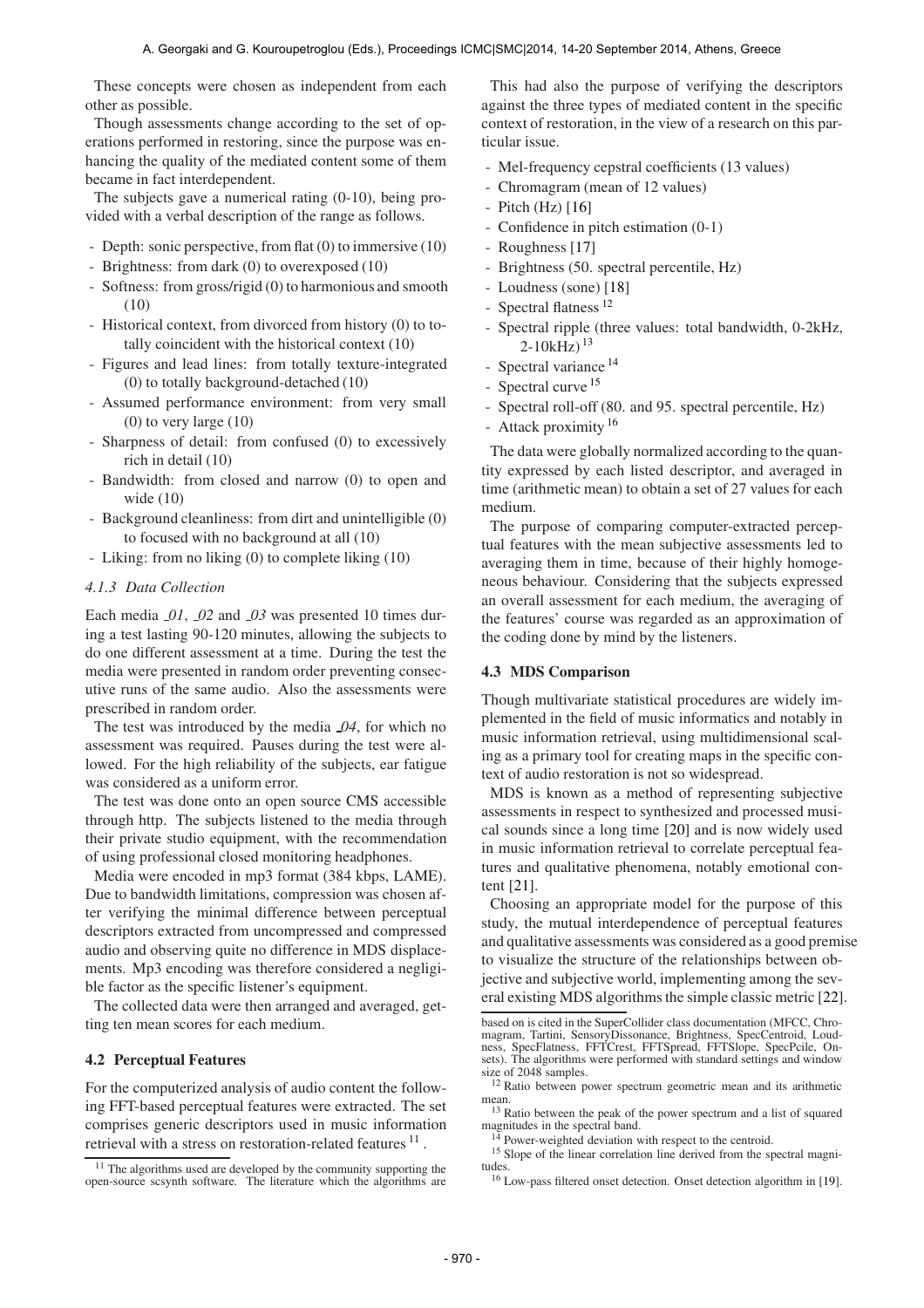MDS was applied from both the similarity matrices computing the euclidean distance of the 9 media in the 10 dimensional subjective assessment space and in the 27 dimensional perceptual feature space in order to single out possible matches in the displacements caused by the restoration processes.

The significance of the dimensions of these maps was deduced by analyzing the variance of the data from which the similarity matrices were obtained. By interpreting the meaningfulness of the dimensions and correlating the media displacements in the subjective and the objective world, some hypotheses were drawn about audio restoration conveniences.

### 5. RESULTS

Through the application of classic MDS to subjective and objective descriptors, two separate subspaces were obtained. In the subjective subspace the first eigenvalue reflected the 80% of total variance while the second was already down to 13%. In the objective subspace the first eigenvalue reflected 65% of variance and the second 14%. So MDS gave two main eigenvalues for both the sets of data.

Some residual variance is reflected by eigenvectors 3 and 4 in the objective subspace. This value is however very low and the two-dimensional representation adequately describes the data and allows their interpretation <sup>17</sup>.

As regards the map obtained from perceptual features (Figure 1), spectral curve, loudness, spectral ripple in the low frequency range and confidence in pitch estimation contribute to the most variance reflected by the first eigenvalue. The estimated pitch is instead of the least importance. The first dimension was called *tone*.

The variance reflected by the second eigenvalue is bound to the spectral ripple particularly in the high frequency range, the highest percentile and onset detection. The second dimension was defined as *clarity*.

Analyzing the map in Figure 2, background cleanliness and the sharpness of detail are the most correlated determinations in the first dimension, which has been named *neatness*. Confronting the displacements of the media in the two maps, quality seems to decrease with lower loudness, emphasized spectral curve and increase of spectral ripple in the low-mid range.

The second dimension is determined particularly by subjective assessments on historical context, brightness, and overall liking. Correlated with features such as attack proximity, spectral roll-off and spectral ripple in the high frequency range, gloomy media seem to be associated with the idea of old-fashioned and result in a lower liking, whereas brighter media appear to please especially if they are not historically determined. The second dimension has been named *abstraction*.



Figure 1. Map obtained from perceptual features.



Figure 2. Map obtained from subjective assessments.

# 6. DISCUSSION

The maps obtained from the subjective and objective sets of data are comparable. Both maps show a clear division by type though medium *guit 01* is located among the media *tale*, and though the media *guit* are more spread in the subjective subspace.

The restoration seems to cause a spread of media *02* and *03* in respect to media *01*; the orientation is globally the same in the two dimensions, almost without exceptions.

The position of medium *guit 01* close to the media *tale* is justified by the same type of physical degradation. Conversely, the group of electronic music media are clearly separated and characterized by a greater degree of *neatness* and *abstraction* (subjective subspace), and *tone* and *clarity* (objective subspace).

In detail, the spread of media *02* and *03* shows divergences for each mediated content although almost the same

<sup>17</sup> A metric MDS algorithm was also applied, showing an acceptable stress for a two-dimensional representation as well (stress in the subjec-tive subspace was much lower). The maps of metric MDS confirmed tha considerations here given, but the second dimension of the objective subspace was more difficult to interpret and to confront with that of the subjective subspace. The use of metric MDS seemed to make the balance of subjective assessments with perceptual features more urgent.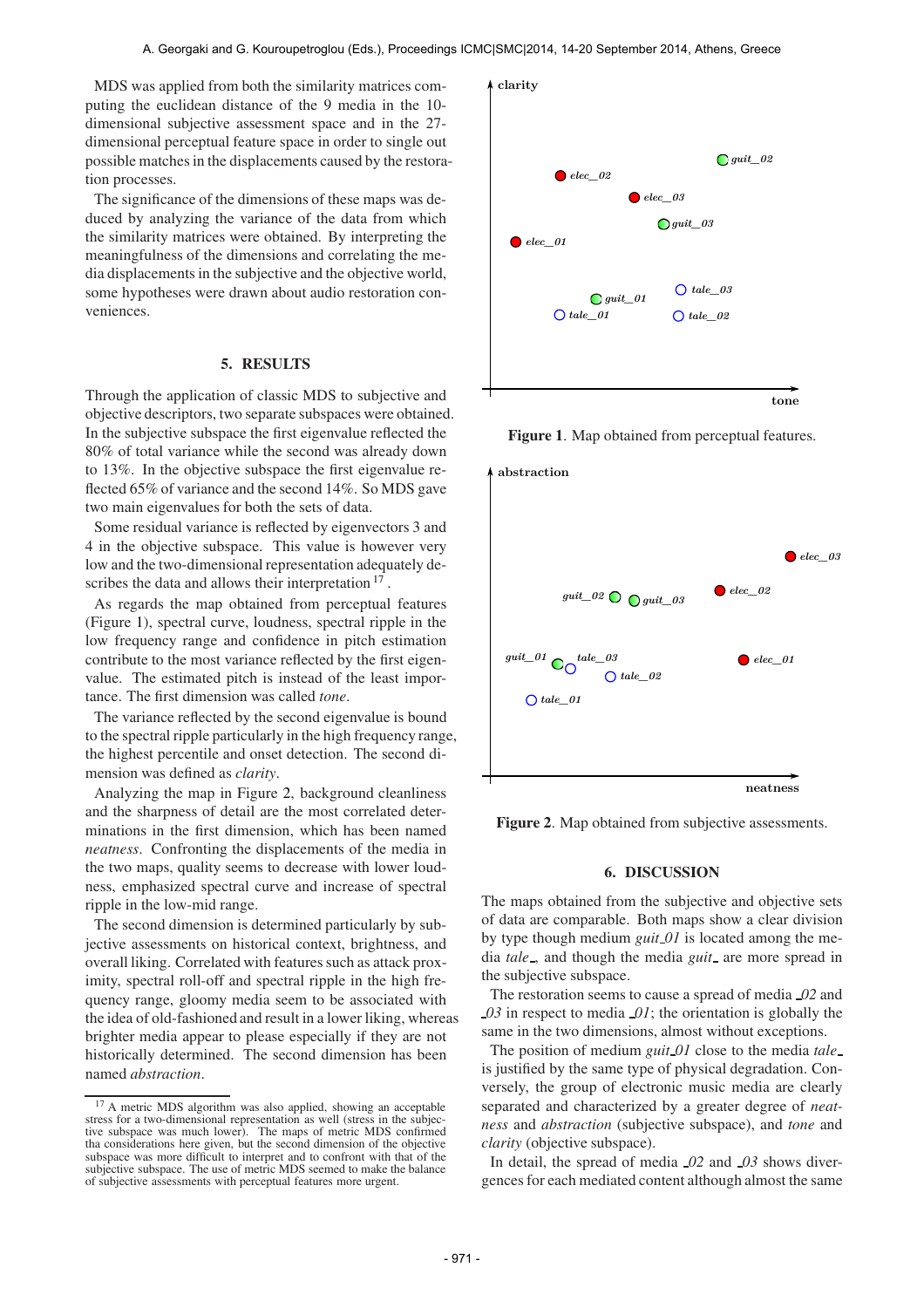restoration algorithms were applied.

In the case of the media *guit* restorations seem to equally satisfy the listener's expectation, though in the objective subspace they are clearly separated. Conversely, media *tale 02* and *tale 03* as an object are not so different as in the listener's subjective point of view.

The position of *guit 02* and *guit 03* in the subjective subspace may point out that particularly in instrumental music the level of intervention should be moderate.

*tale 03* is very close to *tale 02* and moved slightly upwards along the dimension *abstraction*. The reason lies in the greater liking by listeners, which contributes to the variance and results particularly high for this medium. The increasing of the tonal signal in *tale 03* had no significant result for the listeners; it is rather the brilliant equalization that, enhancing the intelligibility of the speech, concurs to remove the medium from its historical connotation.

In the case of *elec*<sub>-</sub> media, restored versions are considered as 'better' than the original, even though the electronic music excerpt is regarded as having much higher quality than the others. The appreciation of electronic music is certainly not assimilable to the traditional and instrumental [23]. The better displacement of *elec* in both subjective and objective subspaces may point out that electronic music media require specific digital restoration procedures, for which several case studies exist [24], and maybe that the media were over-processed and therefore transformed, rather than restored.

Merging the considerations and observing the displacements of all media, one may suppose that a moderate and detailed intervention represents the best compromise between the listener's qualitative demands and the need to affect the mediated contents as lightly as possible. It remains an open question, therefore, what is the applicable limit for the considered content, and whether this limit is related to cultural conditioning.

### 7. CONCLUSIONS AND FUTURE WORK

The perceptual and semantic divergence of digital audio processed by restoration algorithms is presented here as an issue related to the practice of remediation. Since methodological studies aimed to confront the objective and receptive information of restored media are not numerous, an exploratory study was proposed to examine the displacements of media in maps obtained from subjectively and objectively issued sets of data.

By predefining and confronting direct subjective assessments with computer extracted descriptors, with the help of multivariate analysis, direct relationships between maps have been identified.

The most interesting findings are related to the different way digital restoration algorithms affect the mediated content in respect to subjective evaluation.

Particularly, the divergent displacements of the media show that restoration algorithms should be used with a contentsensitive approach alongside the information-related one (which depends on the context where the remediation takes place). In this respect, the interpretation of the dimensions of the MDS, though closely linked to the sensitivity of the

researcher, may help to establish operational paradigms, to be confronted to existing guidelines.

Further study to ensure scientific consistency is implied. Particularly, from a larger set of case studies could finally ensue a set of constraints characterizing operations belonging to specialized users and a general framework concerning a set of 'sensitive' audio restoration principles, finally leading to predictive models, in the view of combining both functional demands and conservative.

Improvements in the procedure here presented will consist primarily in the isolation of the issues related to cultural factors, using several known and unknown spoken/sung languages, several instruments and musical excerpts belonging to mixed instrumental-electroacoustic repertoire.

One more improvement is the identification, through several statistical procedures, of the subjective assessments which could determine a match in the variance expressed by MDS dimensions in both the subjective and objective field.

### 8. REFERENCES

- [1] T. C. IASA, *The safeguarding of the Audio Heritage: Ethics, Principles and Preservation Strategy*. International Association of Sound and Audiovisual Archives, 2005.
- [2] ——, *Guidelines on the Production and Preservation of Digital Audio Objects*. International Association of Sound and Audiovisual Archives, 2009.
- [3] G. Brock-Nannestad, "The objective basis for the production of high quality transfers from pre-1925 sound recordings," *AES Preprint*, vol. 4610, 1997.
- [4] ——, "The requestor decides the fundamental ethical issues when dealing with sound recordings," in *Proceedings of the XII Colloquium on Musical Informatics*, Gorizia, 1998, pp. 157–158.
- [5] D. Schüller, "The ethics of preservation, restoration, and re-issues of historical sound recordings," *Journal of the Audio Engineering Society*, vol. 39, no. 12, pp. 1014–1016, 1991.
- [6] W. Storm, "A proposal for the establishment of international re-recording standards," *Association for Recorded Sound Collections Journal*, vol. 15, no. 2-3, pp. 26–27, 1983.
- [7] S. Canazza and M. C. T. Monti, *Ri-mediazione dei documenti sonori*. Udine: Forum, 2006.
- [8] J. Bolter and R. Grusin, *Remediation: Understanding New Media*. MIT, 1999.
- [9] S. Cavaglieri, O. Johnsen, and F. Bapst, "Optical retrieval and storage of analog sound recordings," in *Proceedings of the AES 20th International Conference*, Budapest, 2001.
- [10] V. Fadeyev and C. Haber, "Reconstruction of mechanically recorded sound," Lawrence Berkeley National Laboratory, Tech. Rep., 2003.